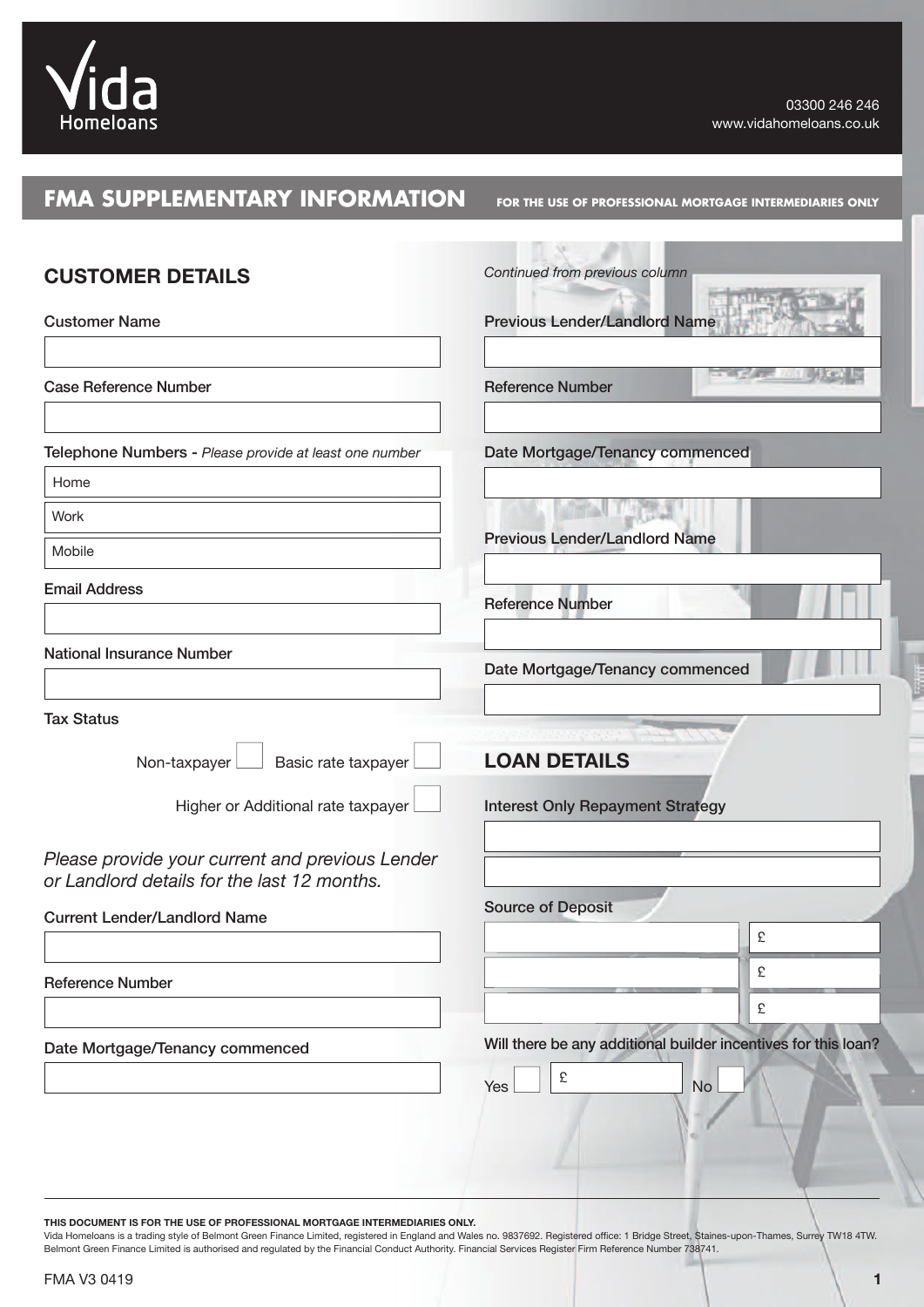# **PrOPErTY DETAILS**

| <b>PROPERTY DETAILS</b>                                                                                            | Number of years remaining on the lease                                                               |                         |
|--------------------------------------------------------------------------------------------------------------------|------------------------------------------------------------------------------------------------------|-------------------------|
| <b>Property Address</b>                                                                                            | <b>Ground Rent</b>                                                                                   | £                       |
|                                                                                                                    | Service Charge                                                                                       | £                       |
|                                                                                                                    | <b>Council Tax Band</b>                                                                              |                         |
|                                                                                                                    |                                                                                                      |                         |
| Postcode                                                                                                           | <b>Local Authority</b>                                                                               |                         |
| <b>Property Type</b>                                                                                               | Local AuthorityDoes the property                                                                     |                         |
| <b>Detached House</b><br>Flat                                                                                      | have an Agricultural Restriction?                                                                    | <b>No</b><br><b>Yes</b> |
| Semi-Detached House<br><b>Terraced House</b>                                                                       | Will there be additional occupiers<br>aged 17 and over?                                              | Yes<br>No               |
| Maisonette<br>Bungalow                                                                                             | Is any part of the security used<br>for business purposes                                            | No<br>Yes               |
| If a flat, on which floor is the flat?                                                                             | Do you own any other<br><b>BTL</b> properties?                                                       | Yes<br>No               |
| Number of floors in the block<br><b>No</b><br>Is the flat above commercial premises? Yes                           | If yes, please complete our Property Portfolio Form<br>from vidahomeloans.co.uk/downloads'           |                         |
| If yes, type of commercial premises                                                                                | Number of properties                                                                                 |                         |
|                                                                                                                    | <b>Estimated Portfolio</b><br>Value                                                                  | £                       |
| Is the security of standard construction? Yes<br><b>No</b>                                                         | <b>Total Balances of</b><br>Mortgages outstanding                                                    | £                       |
| If no, please state Construction details                                                                           | total rental Income<br><b>Across Portfolio</b>                                                       | £                       |
| Number of Rooms<br>Floors<br>Receptions                                                                            | Total Monthly mortgage repayments<br><b>Across Portfolio</b>                                         | £                       |
| Kitchens<br><b>Bathrooms</b><br>Bedrooms<br><b>WCs</b><br>Garages<br><b>Basements</b>                              | Please provide details of who the valuer needs to<br>contact in order to gain access to the security |                         |
| Is this the main residence?<br><b>No</b><br>Yes                                                                    |                                                                                                      |                         |
| Has the security property been<br>purchased or remortgaged within<br>the last 6 months?<br><b>No</b><br><b>Yes</b> |                                                                                                      |                         |
| Is the security ex-local authority?<br><b>No</b><br>Yes                                                            |                                                                                                      |                         |
| Freehold<br>Leasehold<br><b>Tenure</b>                                                                             |                                                                                                      |                         |

**THIS DOCUMENT IS FOR THE USE OF PROFESSIONAL MORTGAGE INTERMEDIARIES ONLY.**

Vida Homeloans is a trading style of Belmont Green Finance Limited, registered in England and Wales no. 9837692. Registered office: 1 Bridge Street, Staines-upon-Thames, Surrey TW18 4TW. Belmont Green Finance Limited is authorised and regulated by the Financial Conduct Authority. Financial Services Register Firm Reference Number 738741.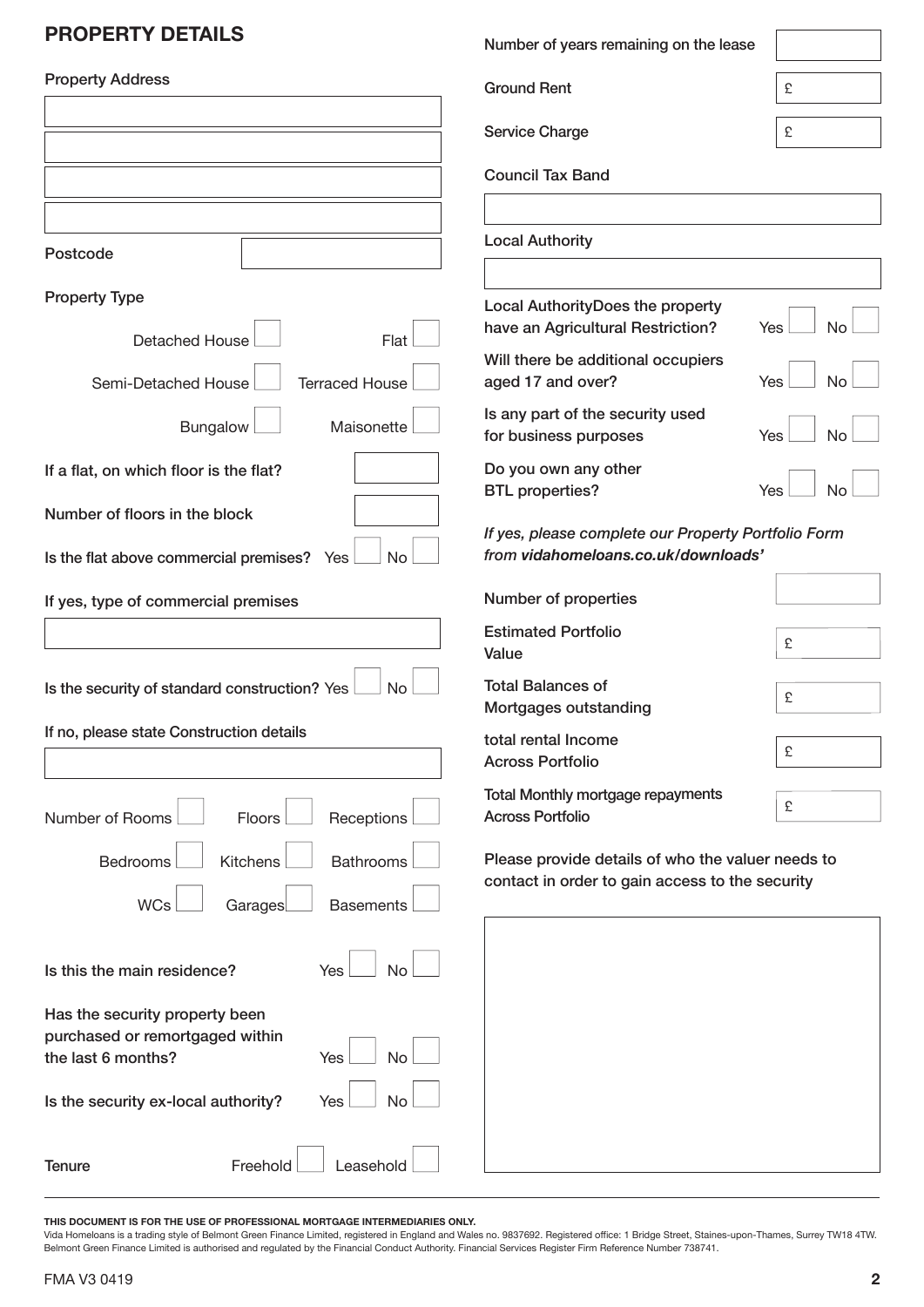## **EmPLOYmENT DETAILS - Applicant one**

*Please provide 12 months employment details.*

Employment/Self Employment Start Date Company/Business Name Company/Business Address Company/Business Telephone Number Employee Number Employment/Self Employment Start Date Company/Business Name Company/Business Address Company/Business Telephone Number Employment/Self Employment Start Date Company/Business Name Company/Business Address Employment/Self Employment Start Date Company/Business Name Company/Business Address Company/Business Telephone Number Employee Number Employment/Self Employment Start Date Company/Business Name Company/Business Address Company/Business Telephone Number Employment/Self Employment Start Date Company/Business Name Company/Business Address

Company/Business Telephone Number

**THIS DOCUMENT IS FOR THE USE OF PROFESSIONAL MORTGAGE INTERMEDIARIES ONLY.**

Company/Business Telephone Number

Vida Homeloans is a trading style of Belmont Green Finance Limited, registered in England and Wales no. 9837692. Registered office: 1 Bridge Street, Staines-upon-Thames, Surrey TW18 4TW. Belmont Green Finance Limited is authorised and regulated by the Financial Conduct Authority. Financial Services Register Firm Reference Number 738741.

# **EmPLOYmENT DETAILS - Applicant two**